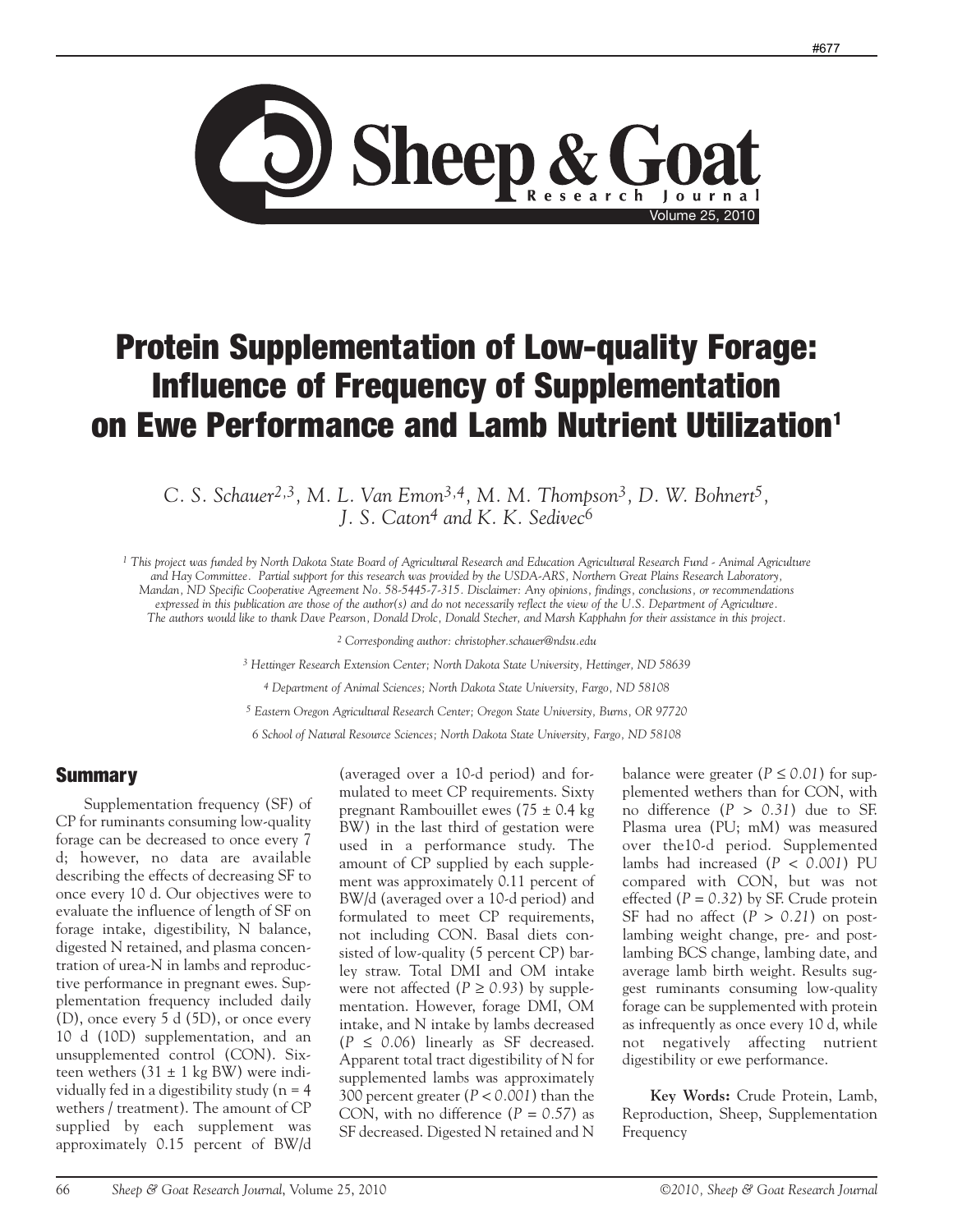### Introduction

In the northern Great Plains, calculated winter feed costs are often \$20 to \$50 per ewe per year. Management and nutritional practices that decrease winter feed costs, while maintaining rangeland health, may increase profitability for livestock producers. One management alternative that may decrease winter feed costs is to extend the grazing season through the winter months of December, January, and February. Protein supplementation may be necessary during this time period (Schauer et al., 2001), and the non-feed costs associated with providing supplemental protein can be substantial (labor, fuel, hours, etc.). Current research suggests that the frequency of protein supplementation may be decreased to once every 7 days while maintaining livestock performance (Huston et al., 1999; Bohnert et al., 2002; Schauer et al., 2005). However, as supplementation frequency decreases, N retention decreases and can alter rumen microbial populations (Farmer et al., 2004b). If supplementation frequency (SF) can be decreased from daily to once every 10 d, labor and fuel costs can be further reduced. Therefore, our objectives were to evaluate the influence of length of supplementation frequency on forage intake, digestibility, N balance, digested N retained, and plasma concentration of urea-N in lambs (as a model for ewes) and reproductive performance in pregnant ewes.

# Materials and Methods

All animal care and handling procedures were approved by the North Dakota State University Institutional Animal Care and Use Committee before the initiation of the research.

#### **Digestion Study**

Sixteen wethers  $(31 \pm 1 \text{ kg BW})$ ; approximately 90 d of age) were used in a completely randomized design (Cochran and Cox, 1957) to evaluate the efficacy of N use in lambs fed lowquality forage (5 percent CP) and supplemented with soybean meal (SBM) daily or infrequently. Wethers were randomly allotted to SF treatments ( $n = 4$ wethers/treatment) and housed in individual metabolism crates within an enclosed barn with continuous lighting.

Wethers had continuous access to fresh water and chopped barley straw (4 cm to 8 cm length). Barley straw was provided (in 2 equal portions; 0700 h and 1700 h) daily at 120 percent of the average intake for the previous 5 d, with feed refusals from the previous day determined before feeding. A trace mineral salt mix was available free choice (22 percent Ca, 8 percent P, 16.5 percent Na, 0.25 percent Mg, 1 percent S, 5 ppm Co, 35 ppm I, 1350 ppm Mn, 2.5 ppm Se, 1890 ppm Zn, and 90,909, 12,727, and 227 IU/kg vitamins A, D, and E, respectively; DM basis). In addition, an intramuscular injection of vitamins A and D (500,000 IU and 75,000 IU of vitamins A and D, respectively) was administered to each wether at the onset of the trial. Supplementation frequency included daily (D), once every 5 d (5D), or once every 10 d (10D) supplementation, and an unsupplemented control (CON). All supplemented wethers received the same total amount of supplement over a 10-d period; therefore, the 5D and 10D treatments received fivefold and tenfold the amount of supplement (N basis) on their respective supplementation day compared with D treatments. The amount of CP supplied by each supplement was 0.15 percent of initial BW/d (averaged over 10-d) based on intake and protein requirements (NRC, 1985). To prevent bias due to weight change due to treatment during each period, the quantity of supplement provided in each period was based on initial BW. Ingredient and nutrient content of the barley straw and supplement are described in Table 1.

The experimental period was 30 d. Forage intake was determined on d 19 to d 28. Samples of barley straw, SBM, and orts were collected on d 19 to d 28 and dried at 55°C for 48 h. On d 21 to d 30, total fecal and urine output were collected. Urine was composited daily by wether (25 percent of total; weight basis) and stored at 4°C. Sufficient 6 N HCl (150 mL) was added to urinals daily to maintain urine pH < 3. A sub-sample of each daily fecal sample (7.5 percent; weight basis) was dried at 55°C for 96 h to calculate fecal DM. On d 21 to d 30, 12 mL of blood was collected from the jugular vein at 4 h after feeding using a heparinized syringe. Blood samples were immediately transferred to vacutainers (Fisher Scientific, catalog no. 0268360), placed on ice, centrifuged (5000 x g, 15 min), and plasma harvested and stored (-20°C).

Dried feed and fecal samples were ground through a Wiley mill (1-mm screen). Daily samples of barley straw, SBM, and orts were composited by lamb on an equal weight basis (20 percent asfed). Feed, orts, and fecal samples were analyzed for DM and OM (AOAC, 1997). Concentrations of NDF (Van Soest et al, 1991, as modified by Ankom Technology, Fairport, NY) and ADF (Goering and Van Soest, 1970, as modified by Ankom Technology) were determined using an Ankom 200 Fiber Analyzer (Ankom Technology) without sodium sulfite, with amylase, and without ash corrections as sequentials. Feed, orts, fecal, and urine samples were analyzed for Kjeldahl N (AOAC, 1997) and plasma samples were assayed for urea-N using a colorimetric diacetyl monoxine procedure (Urea Nitrogen, Procedure No. 535, Sigma Diagnostics, St. Louis, Mo.)

#### **Ewe Performance Study**

Sixty pregnant Rambouillet ewes  $(75 \pm 0.4 \text{ kg BW}; 3.1 \pm 0.1 \text{ BCS})$  in the last third of gestation were stratified by age and BCS  $(1 =$  emaciated,  $5 =$  obese)

| Table 1. Dietary ingredient and nutrient composition of lamb and ewe diets |
|----------------------------------------------------------------------------|
| $\mid$ (DM basis).                                                         |

| Item                    | <b>Barley Straw</b> | Soybean Meal |
|-------------------------|---------------------|--------------|
| Supplement composition  |                     |              |
| Soybean meal, %         | ٠                   | 100          |
| Nutrient composition, % |                     |              |
| СP                      | 5.0                 | 52.6         |
| OМ                      | 90.9                | 92.7         |
| <b>NDF</b>              | 71.8                | 18.2         |
| ADF                     | 43.7                | 4.9          |
|                         |                     |              |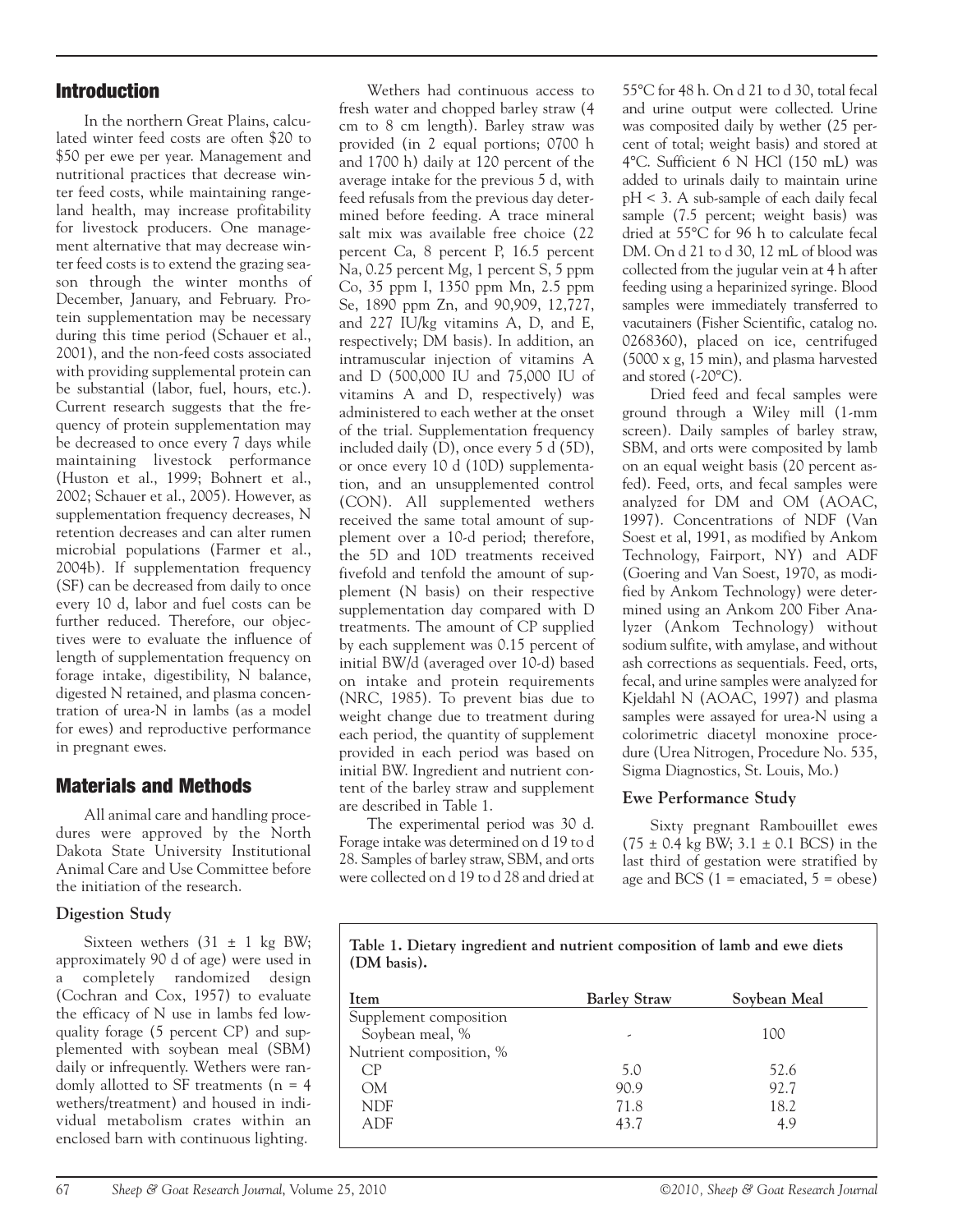and assigned randomly within stratification to 1 of 3 SF treatments (as described in the digestion study, but not including CON) in a completely randomized design to evaluate ewe performance and lamb birth weight when consuming low quality forage (5 percent CP) and supplemented with SBM daily or infrequently. Ewes were sorted by treatment and allotted randomly to 1 of 12 pens (n = 4 pens/treatment). Protein supplements were offered as D, 5D, or 10D at 0800 h to provide approximately 0.11 percent of BW/d of CP (averaged over a 10-d period; 145 g/d) until lambing based on intake and protein requirements (NRC, 1985). Ewes had continuous access to fresh water and chopped barley straw (4 cm to 8 cm length). A trace-mineralized-salt mix was available free choice (22 percent Ca, 8 percent P, 16.5 percent Na, 0.25 percent Mg, 1 percent S, 5 ppm Co, 35 ppm I, 1350 ppm Mn, 2.5 ppm Se, 1890 ppm Zn, and 90,909, 12,727, and 227 IU/kg vitamins A, D, and E, respectively; DM basis). Ingredient and nutrient content of the barley straw and supplement are described in Table 1.

Ewe BW and BCS (both visual appraisal and palpation of subcutaneous fat cover) were measured every 14 d until lambing and within 14 d following lambing for approximately 57 d. All weights were consecutive 2-d unshrunk weights. Ewe BCS was evaluated independently by the same two observers throughout the experiment. Forage and supplement samples (approximately 200 g) were collected weekly, dried at 55°C for 48 h, ground through a Wiley mill (1 mm screen), and composited by month for analysis of ADF and NDF, N, and OM as described in the digestion study.

#### **Statistical Analysis**

Nitrogen balance data (excluding plasma-urea-N data) were analyzed as a completely randomized design (Cochran and Cox, 1957) using the GLM procedure of SAS (SAS Inst. Inc., Cary, N.C.) with animal serving as experimental unit. The model included lamb and treatment. Plasma urea-N was analyzed using the Repeated statement with the Mixed procedure of SAS. The model included treatment, day, and treatment x day. Additionally, lamb x treatment was used to specify variation between lambs (using the RANDOM statement). Lamb

x treatment was used as the SUBJECT and autoregression used as the covariance structure. Response variables included: 1) DM, OM, NDF, and N intake; 2) total tract digestibility of DM, OM, NDF, and N; 3) N balance; 4) digested N retained; and 5) plasma concentration of urea N. Orthogonal contrasts included: 1) CON vs. protein supplementation and 2) linear effect of supplementation frequency. Significance was declared at *P < 0.10*.

Ewe and lamb performance data were analyzed as a completely randomized design using the GLM procedure of SAS with pen serving as experimental unit. The model included treatment. Response variables included: 1) ewe weight change; 2) ewe BCS change; and 3) lamb birth date and average lamb weight. Orthogonal contrasts included: 1) D vs. infrequent supplementation; and 2) linear effect of supplementation frequency. Significance was declared at *P < 0.10*.

# Results and Discussion

#### **Digestion Study**

The effect of supplementation frequency on lamb intake, diet digestibility, and nitrogen balance is reported in Table 2. Total DMI and OM intake were not affected  $(P \ge 0.93)$  by CP supplementation; however, intake of hay DM and OM was affected by CP supplementation (*P = 0.06*; Table 2), with 5D and 10D linearly decreasing  $(P < 0.06)$  hay DM and OM intake. Total DM and OM intake responded similarly, with total DM and OM intake exhibiting a linear decrease (*P = 0.06*) as SF decreased. Also, daily NDF and N intake decreased linearly (*P = 0.06*) as SF decreased; but all supplemented treatments had higher N intake than CON (*P < 0.001*; Table 2). Apparent total tract digestibility of DM and OM was greater (*P = 0.001*) for lambs fed supplements, with no difference (*P > 0.34*) resulting from SF. Additionally, no difference  $(P = 0.18)$  was observed for NDF digestibility. However, apparent total tract digestibility of N for supplemented lambs was greater (*P < 0.001*) than the CON, with no difference  $(P = 0.57)$  because of SF (Table 2). Daily fecal N excretion decreased (*P < 0.001*) and urinary N excretion increased (*P < 0.001*; Table 2) due to CP supplementation. As SF decreased, fecal

N excretion exhibited a linear decrease (*P < 0.001*) from D to 5D; however, no difference was noted due to CP SF for urinary N excretion  $(P = 0.95)$ . Daily N balance and digested N retained were greater  $(P < 0.01)$  with CP supplementation, with no difference observed for  $SF (P \ge 0.31).$ 

Treatment x day interactions (*P < 0.001*; Figure 1) were observed for plasma concentration of urea-N. However, after considering the nature of the interactions, we concluded that discussing treatment means while providing the treatment x day figure would aid in interpretation and discussion of the data. Lamb plasma urea-N was greater (*P < 0.001*) in CP-supplemented lambs than in CON (Table 2). No difference was observed due to CP SF (*P = 0.32*) for lamb plasma urea-N concentrations.

While lamb forage intake data were similar to those reported by some researchers (Ferrell et al., 1999; Bohnert et al., 2002), they contrasted with other studies evaluating protein supplementation of low-quality forage (DelCurto et al., 1990; Köster et al., 1996; Bandyk et al., 2001). Bohnert et al. (2002) reported no affect of CP supplementation on hay DM and OM intake, with total DM, OM, and N intake increasing with supplementation. Our results support the conclusions of Bohnert et al. (2002) and Mertens (1985, 1994) who all concluded that, when daily NDF intake is greater than 12.5 g/kg BW per d dry matter intake is maximized, with no expected increase in DMI when supplemental CP is supplied. This conclusion is further supported by Ferrell et al. (1999) who reported no increase in forage intake when lambs supplemented with CP were already consuming 13.0 g NDF / kg BW per d. In the current study, daily NDF intake by control lambs was 13.1 g/kg BW per d with a range of 10.8 g/kg to 13.1 g/kg for supplemented lambs. In experiments which showed that supplemental CP elicited an increase in forage intake, NDF intake of unsupplemented controls was  $6.4$  g/kg,  $5.1$  g/kg, and  $8.2$ g/kg BW per d (DelCurto et al., 1990; Köster et al., 1996; Bandyk et al., 2001, respectively). Based on our results and the results of others, it appears that protein supplementation to lambs consuming at least 12.5 g/kg BW per d of NDF will not result in an increase in forage intake.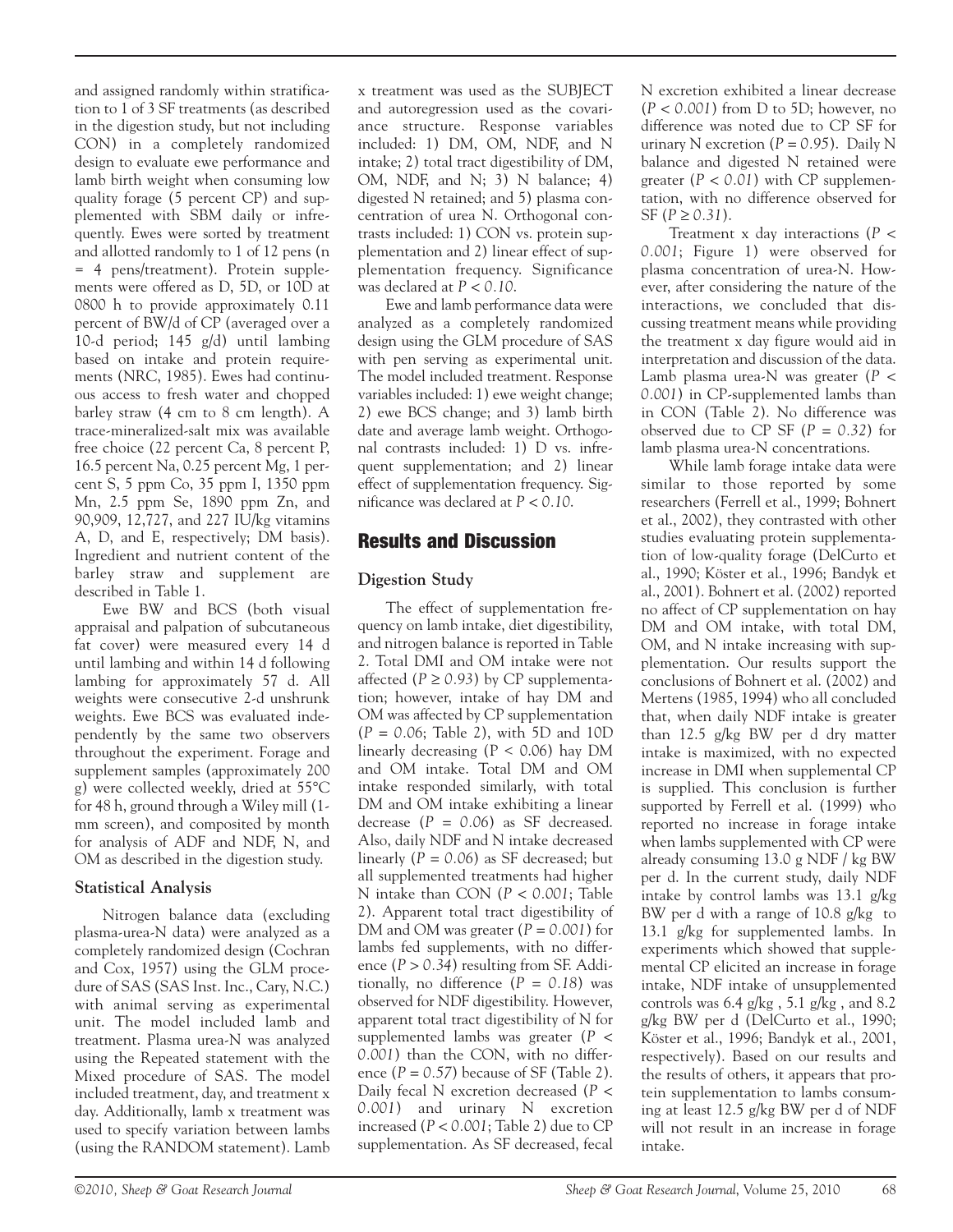|                                           | Supplementation frequency <sup>a</sup> |          |          |                 | P-value <sup>c</sup>    |            |           |  |
|-------------------------------------------|----------------------------------------|----------|----------|-----------------|-------------------------|------------|-----------|--|
|                                           |                                        |          |          |                 |                         | <b>CON</b> |           |  |
| Item                                      | <b>CON</b>                             | D        | 5D       | 10 <sub>D</sub> | <b>SEM</b> <sup>b</sup> | vs. supp.  | Linear SF |  |
| Daily DMI, g/kg BW                        |                                        |          |          |                 |                         |            |           |  |
| Hay                                       | 18.3                                   | 17.7     | 15.0     | 14.4            | 1.1                     | 0.06       | 0.06      |  |
| Supplement <sup>d</sup>                   | 0.0                                    | 2.8      | 2.8      | 2.8             |                         |            |           |  |
| Total                                     | 18.3                                   | 20.4     | 17.8     | 17.1            | 1.07                    | 0.94       | 0.06      |  |
| Daily OM intake, g/kg BW                  |                                        |          |          |                 |                         |            |           |  |
| Hay                                       | 16.7                                   | 16.1     | 13.7     | 13.1            | 1.0                     | 0.06       | 0.05      |  |
| Supplemente                               | 0.0                                    | 2.5      | 2.5      | 2.5             |                         |            |           |  |
| Total                                     | 16.7                                   | 18.7     | 16.2     | 15.6            | 1.0                     | 0.93       | 0.06      |  |
| Daily NDF intake, g/kg BW                 | 13.1                                   | 13.1     | 11.3     | 10.8            | 0.7                     | 0.14       | 0.06      |  |
| Daily N intake, g/kg BW                   | 0.147                                  | 0.373    | 0.344    | 0.335           | 0.012                   | < 0.001    | 0.06      |  |
| Total tract digestibility, %              |                                        |          |          |                 |                         |            |           |  |
| DM                                        | 43.8                                   | 50.7     | 51.6     | 52.1            | 0.01                    | 0.001      | 0.43      |  |
| <b>OM</b>                                 | 45.0                                   | 52.3     | 53.0     | 54.1            | 0.01                    | 0.001      | 0.34      |  |
| <b>NDF</b>                                | 43.9                                   | 46.0     | 46.2     | 47.9            | 0.02                    | 0.18       | 0.45      |  |
| N                                         | 16.1                                   | 64.1     | 66.6     | 65.7            | 0.02                    | < 0.001    | 0.57      |  |
| Daily N excretion, g/kg BW                |                                        |          |          |                 |                         |            |           |  |
| Fecal                                     | 0.123                                  | 0.134    | 0.115    | 0.116           | 0.009                   | < 0.001    | < 0.001   |  |
| Urinary                                   | 0.096                                  | 0.247    | 0.256    | 0.248           | 0.014                   | < 0.001    | 0.95      |  |
| Daily N balance, g/kg BW                  | $-0.072$                               | $-0.008$ | $-0.027$ | $-0.029$        | 0.014                   | 0.01       | 0.31      |  |
| Daily digested N retained, % <sup>f</sup> | $-308.7$                               | $-3.4$   | $-11.7$  | $-13.8$         | 9.0                     | < 0.001    | 0.43      |  |
| Plasma urea-N, mM                         | 3.12                                   | 7.49     | 6.80     | 6.69            | 0.55                    | < 0.001    | 0.32      |  |

**Table 2. Effect of supplementation frequency on lamb intake, diet digestibility, and nitrogen balance.**

a CON = no supplement; D = soybean meal every day; 5D = soybean meal every 5th day; 10D = soybean meal every 10th day.  $b_n = 4$  wethers / treatment.

 $\epsilon$  CON vs. supp. = control vs. supplemented treatments; Linear SF = linear effect of supplementation frequency.

d D received 2.8 g/kg BW daily; 5D received 14 g/kg BW once every 5 d; 10D received 28 g/kg BW once every 10 d;

e D received 2.5 g/kg BW daily; 5D received 12.5 g/kg BW every 5th d; 10D received 25 g/kg BW every 10th d.

f Calculated as (Daily N retention, g/kg BW/Daily N digested, g/kg BW) x 100.

**Figure 1. Effect of crude protein supplementation frequency on plasma urea-N (m***M***) of lambs. Columns from left to right for each treatment represent d 1, 2, 3, 4, 5, 6, 7, 8, 9, and 10 of a 10-d supplementation window, respectively. Treatments were as follows: Control = no supplement; Daily = soybean meal every day; 5 Day = soybean meal every 5th day; 10 Day = soybean meal every 10th day. Each column with an S below represents a supplementation day. Treatment x day interaction (***P < 0.001***). SEM = 0.91.**



The effect of supplementation frequency on forage intake has been reported as both positive and negative (Beaty et al., 1994; Huston et al., 1999; Krehbiel et al., 1998; Bohnert et al., 2002). Beaty et al. (1994) observed that when steers consuming wheat straw were supplemented daily or three times weekly, three times weekly supplemented steers consumed 17 percent less straw and 12 percent less total DM compared to daily supplemented steers. Bohnert et al. (2002) reported that as SF decreased from daily to once every 6 d, forage intake decreased by approximately 13.5 percent (average of degradable and undegradable intake protein treatments) and total DM intake decreased by approximately 12 percent. As SF decreased in the current study from D to 5D and 10D, hay DM intake decreased by 12 percent and 19 percent, respectively, and total DM intake decreased by 13 percent and 16 percent, respectively.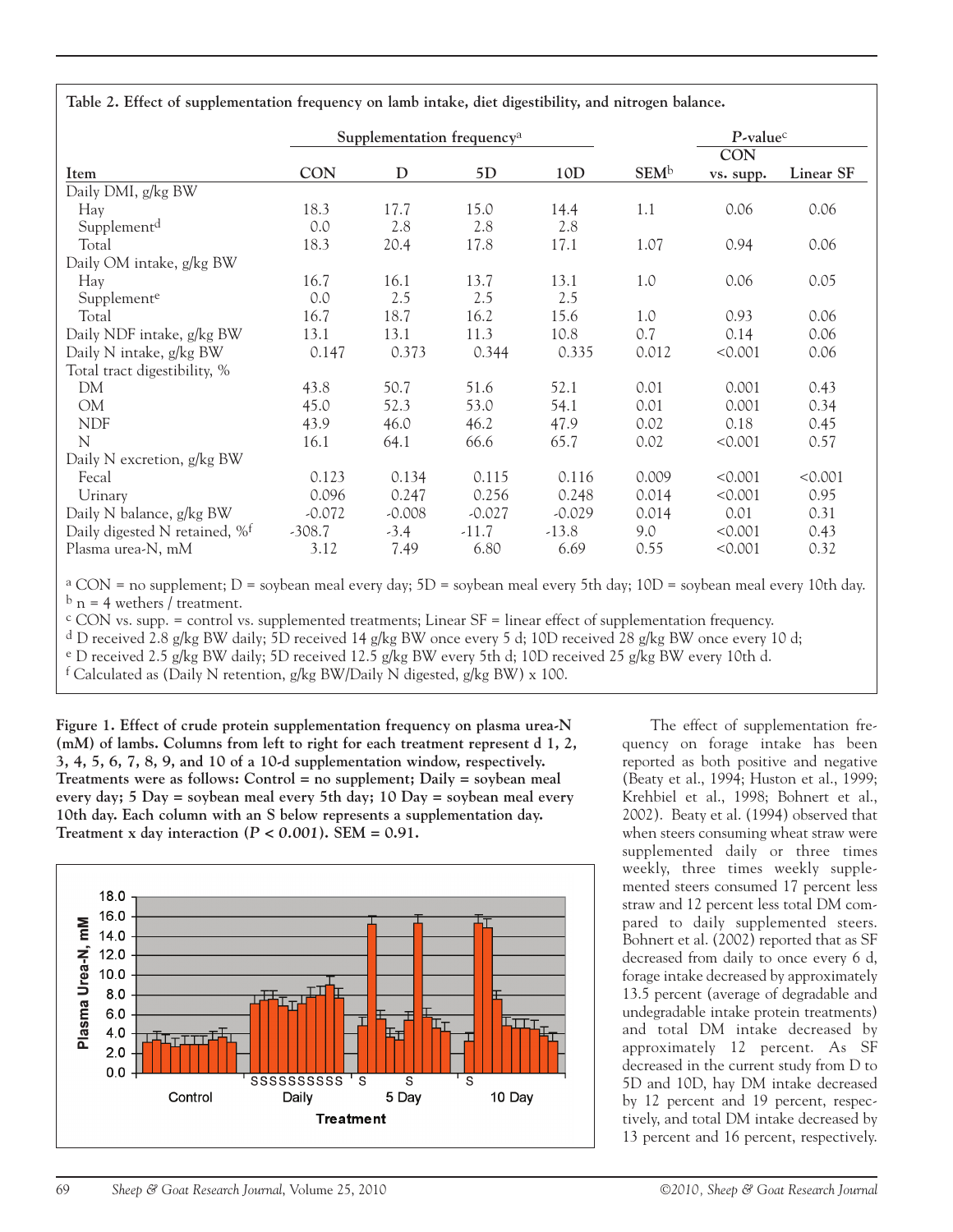Similar to the report by Bohnert et al. (2002), this decrease in forage and total DM intake can be partially explained by depressions in intake in the days following supplementation (data not shown). However, these responses are not similar to results reported by Huston et al. (1999) and Krehbiel et al. (1998). Huston et al. (1999) reported that hay and total DM intake was not affected when ewes consuming wheat straw were supplemented with cottonseed meal daily or once every 7 d. In a similar fashion, Krehbiel et al. (1998) reported an increase in total intake of bromegrass hay by ewes supplemented with soybean meal every 24 or 72 h, compared to unsupplemented controls.

Our results suggest that apparent total tract digestibility of DM and OM was increased by CP supplementation, with no differences due to SF. These results support conclusions reached by other researchers (DelCurto et al., 1990; Beaty et al., 1994; Bandyk et al., 2001; Bohnert et al., 2002). Wickersham et al. (2008a) observed increases in both OM and NDF total tract digestibility as the amount of DIP was increased in daily supplementation. Research by Petersen (1987) suggests that increases in DM and OM digestibility following CP supplementation are largely the result of increased N availability for ruminal microflora. It is not readily apparent why NDF apparent total tract digestibility did not increase in the current study. Other researchers (DelCurto et al., 1990; Beaty et al., 1994; Bandyk et al., 2001; Bohnert et al., 2002) have demonstrated that NDF digestibility usually follows DM and OM digestibility, increasing with CP supplementation.

Apparent total tract N digestibility for supplemented lambs was approximately 309 percent greater than the CON. While greater in magnitude, this increase in N digestibility is similar to responses reported by Bohnert et al. (2002). In both the current trial and in the experiment by Bohnert et al. (2002), the low N digestibility can largely be attributed to the high fiber content and low N content of the low-quality forage utilized. Additionally, results from Bohnert et al. (2002) and Ferrell et al. (1999) indicated that, for diets containing lowquality forage, a large portion of the fecal N is metabolic fecal N. In fact, Ferrell et al. (1999) reported that up to 105 percent

of observed fecal N loss may be the result of metabolic fecal N. This large excretion of fecal N in studies utilizing low-quality forage fed to ruminants led Ferrell et al. (1999) to the conclusion that caution should be used when interpreting apparent total tract N digestibility.

In the current study, daily N excretion behaved differently than previously reported (Coleman and Wyatt, 1982; Bohnert et al., 2002). Coleman and Wyatt (1982) reported that steers consuming low-quality forage and supplemented with cottonseed meal every d, every 2 d, or every 3 d had no difference in daily fecal N excretion compared with a control. In contrast, Bohnert et al. (2002) supplemented CP daily, once every 3 d, or once every 6 d to lambs consuming low-quality forage and reported an increase in daily fecal N excretion. Similar results were reported by Wickersham et al. (2008a) where steers fed low-quality forage had an increase in both fecal and urinary N excretion as the amount of daily supplemented DIP increased. In the current study, we observed a 2 percent decrease in daily fecal N excretion for supplemented lambs compared to the CON, and a linear decrease as SF decreased. However, urinary N excretion in our study behaved in a similar fashion to Coleman and Wyatt (1982) and Bohnert et al. (2002), increasing with CP supplementation with no affect because of SF. Schmidt-Nielson and Osaki (1958) reported that, when fed a 3 percent digestible CP diet, ewes had a decrease in urea N excreted by the kidney compared to ewes fed a 7.5 percent digestible CP diet. In our trial, the lambs on the 5D and 10D treatments were fed a N deficient diet for 4 d or 9 d, respectively. The results observed in the current trial were similar to those of Schmidt-Nielson et al. (1957) when a N-deficient diet was fed to camels and a reduction in urea-N excretion was observed compared with a N sufficient diet. Daily urinary N excretion was similar across all supplementation frequencies, which would indicate that lambs have the ability to regulate renal N excretion.

In the current trial daily N balance was improved (less negative) with CP supplementation compared to the CON lambs; however, as SF became less frequent N balance decreased numerically, though not significantly. Bohnert et al.

(2002) reported similar results. This is partly explained by the reduction in N retained as supplementation frequency decreased. However, both N balance and N retained of the lambs supplemented less frequently were greater than that of the lambs that received CP supplemented daily. In contrast, Wickersham et al. (2008b) observed a tendency for increased N retained in steers fed lowquality forage as supplementation frequency of DIP decreased. This suggests that N efficiency was similar between lambs across the SF treatments. The results of the current trial and Bohnert et al. (2002) imply that lambs fed low-quality forage (5 percent CP) can conserve N efficiently when CP SF is as infrequent as 10 d.

Bohnert et al. (2002) reported that lambs supplemented CP as infrequently as once every 6 d had similar digested N retained to daily supplementation, even though in their trial N balance was decreasing as SF decreased. In our trial, the negative values for N balance and daily digested N retained indicate that the lambs were losing weight (data not shown); however, the values for 5D and 10D supplemented treatments were similar in magnitude to D, and in all cases were less negative than CON. These results suggest that ruminants consuming low-quality forage are capable of efficiently conserving N when supplemented with CP as infrequently as once every 10 d. Daily plasma urea N concentrations shown in Figure 1 support this conclusion. For the 10D supplementedtreatment, plasma-urea-N appeared to maintain a peak concentration for 2 d, whereas the peak for 5D was restrained to a single day. Maintenance of the plasma-urea-N peak for an additional day indicates that N may have been recycled longer for lambs with SF of 10D than for lambs with SF of 5D, resulting in similar N balance for the two treatments. Bimodal peaks were observed in the 5D treatment following supplementation by experimental design. The peaks of plasma-Urea-N concentrations in the current trial were similar to those observed in Huston et al. (1999), Krehbiel et al. (1998), and Bohnert et al. (2002). Wickersham et al. (2008b) also noted an increase in plasma-urea-N concentrations of steers on the day of supplementation when DIP was supplemented every third day, whereas plasma-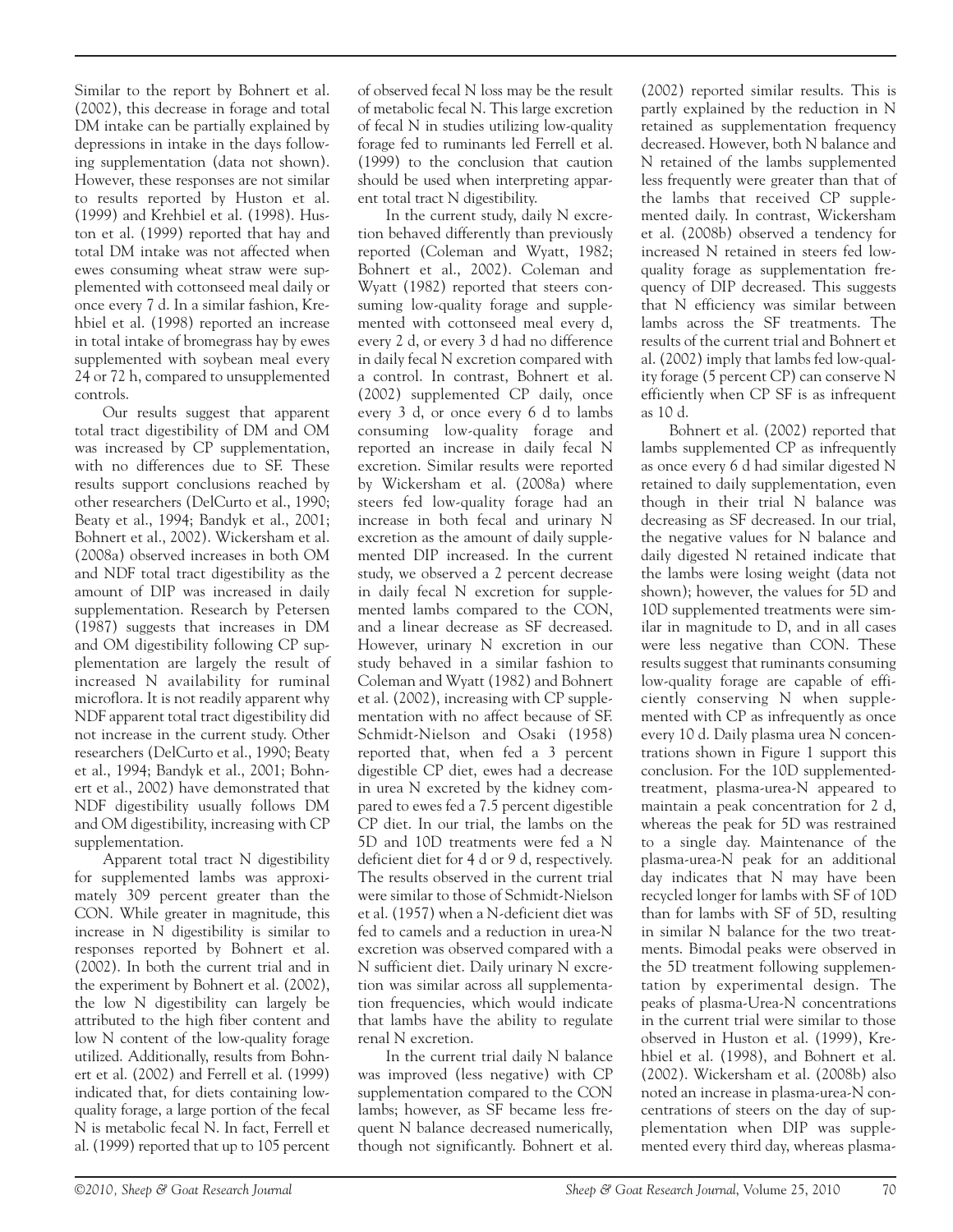urea-N concentrations remained steady when steers were supplemented daily. Similarly, Wickersham et al. (2008a) noted an increase in plasma-urea-N concentrations in steers as the amount of daily supplemented DIP in the diet increased linearly.

Low-protein diets and(or) restricted feeding can alter gastrointestinal tract permeability to urea and renal urea excretion regulation (Harmeyer and Martens, 1980 and Kennedy and Milligan, 1980). Harmeyer and Martens (1980) concluded that three factors influence urea excretion via the kidneys: 1) changes in plasma urea concentrations correspond to changes in filtered urea loads, 2) glomerular filtration rate changes, and 3) tubular resorption of urea changes. Urea-N removal via the portal drained viscera increased when supplementation frequency increased to every 3 d compared with every day supplementation (Krehbiel et al., 1998). Wickersham et al. (2008a) reported that as the amount of DIP increased in the supplement, urea production, gut entry, return to the ornithine cycle, fecal excretion, and anabolic use increased. This suggests that as DIP increased in the diet, steers were more efficient in N recycling. Although not significant, as DIP was supplemented at 183 mg of N/kg of BW every third day to steers, urea production, urea-gut entry, urea

returned to the ornithine cycle, and anabolic use of urea decreased compared with daily supplementation of 61 mg of N/kg of BW (Wickersham et al., 2008b). However, when steers were supplemented with 549 mg of N/kg of BW every third day, increased urea production, gut entry, urea returned to the ornithine cycle, and anabolic use were observed compared with steers supplemented with 183 mg of N / kg of BW (Wickersham et al., 2008b). The results from Wickersham et al. (2008a, 2008b) would suggest that the lambs in the current trial were able to more efficiently conserve and recycle urea-N as supplementation frequency decreased.

Urea transporters are tightly regulated by dietary components, such as concentrates and silage (Simmons et al., 2009). Simmons et al. (2009) observed an increase in urea transporter, bUT-B, in all epithelial layers of the rumen in a concentrate-based diet compared with a silage-based diet. The urea transporter in the silage-based diet was mainly localized to the stratum basale layer (Simmons et al., 2009). Ludden et al. (2009) observed two distinct urea transporters in the gastrointestinal tract and related tissues of lambs fed low-quality forage and supplemented with both RDP and RUP. Urea-transporter-B expression was observed in the liver, which is significant because in mammals, the liver is the site

of ureagenesis (Ludden et al., 2009). This would indicate that UT-B may be a major factor in transporting urea out of the liver in the N recycling process (Ludden et al., 2009). Ludden et al. (2009) reported there were no differences in UT-B expression due to RUP supplementation. However, in the same trial, N-glycosylated UT-B expression was increased in the ventral rumen of the lambs fed RDP daily. Ludden et al. (2009) suggests that N-glycosylated UT-B expression in the ventral rumen was increased due to the daily supplementation of RDP and may play a major role in urea excretion and not urea recycling. The increased daily urinary N excretion and plasma-urea-N concentrations of the CP-supplemented lambs would suggest that a urea transporter is playing a vital role in urea excretion. However, the increased daily N balance of the CPsupplemented lambs would suggest that urea transporters would play a vital role in urea recycling, especially in the 5D and 10D lambs.

#### **Ewe Performance Study**

Post-lambing (within 14-d postlambing) weight change and pre-lambing (within 14-d pre-lambing) and postlambing weight and BCS changes were not affected (*P > 0.90*) by CP SF (Table 3). However, as SF decreased pre-lambing-weight change trended towards

| Item                             | Supplementation frequency <sup>a</sup> |        |                 |                         | P-value <sup>c</sup> |
|----------------------------------|----------------------------------------|--------|-----------------|-------------------------|----------------------|
|                                  |                                        | 5D     | 10 <sub>D</sub> | <b>SEM</b> <sup>b</sup> | Linear SF            |
| Supplement DMI, g/d <sup>d</sup> | 145                                    | 145    | 145             |                         |                      |
| Initial weight, kg               | 75                                     | 75     | 75              | 0.4                     |                      |
| Initial body condition score     | 3.0                                    | 3.3    | 3.0             | 0.1                     |                      |
| Weight change, kg                |                                        |        |                 |                         |                      |
| Prelambinge                      | 1.7                                    | 1.5    | 5.6             | 1.3                     | 0.06                 |
| Postlambingf                     | $-3.2$                                 | $-1.7$ | $-3.3$          | 1.4                     | 0.96                 |
| Body condition score change      |                                        |        |                 |                         |                      |
| Prelambinge                      | $-0.1$                                 | $-0.1$ | $-0.1$          | 0.1                     | 0.95                 |
| Postlambingf                     | $-0.2$                                 | $-0.3$ | $-0.2$          | 0.2                     | 0.90                 |
| Lamb birth date, Gregorian d     | 265                                    | 267    | 264             |                         | 0.85                 |
| Lamb birth weight, kg            |                                        |        |                 | 0.2                     | 0.21                 |

 $a D$  = soybean meal every day; 5D = soybean meal every 5th day; 10D = soybean meal every 10th day.

 $b_n = 4$  pens / treatment.

 $\text{c}$  Linear SF = linear effect of supplementation frequency.

 $d$  D received 145 g daily; 5D received 725 g once every 5 d; 10D received 1,450 g once every 10 d.

e Within 14 d prior of lambing.

f Within 14 d following lambing.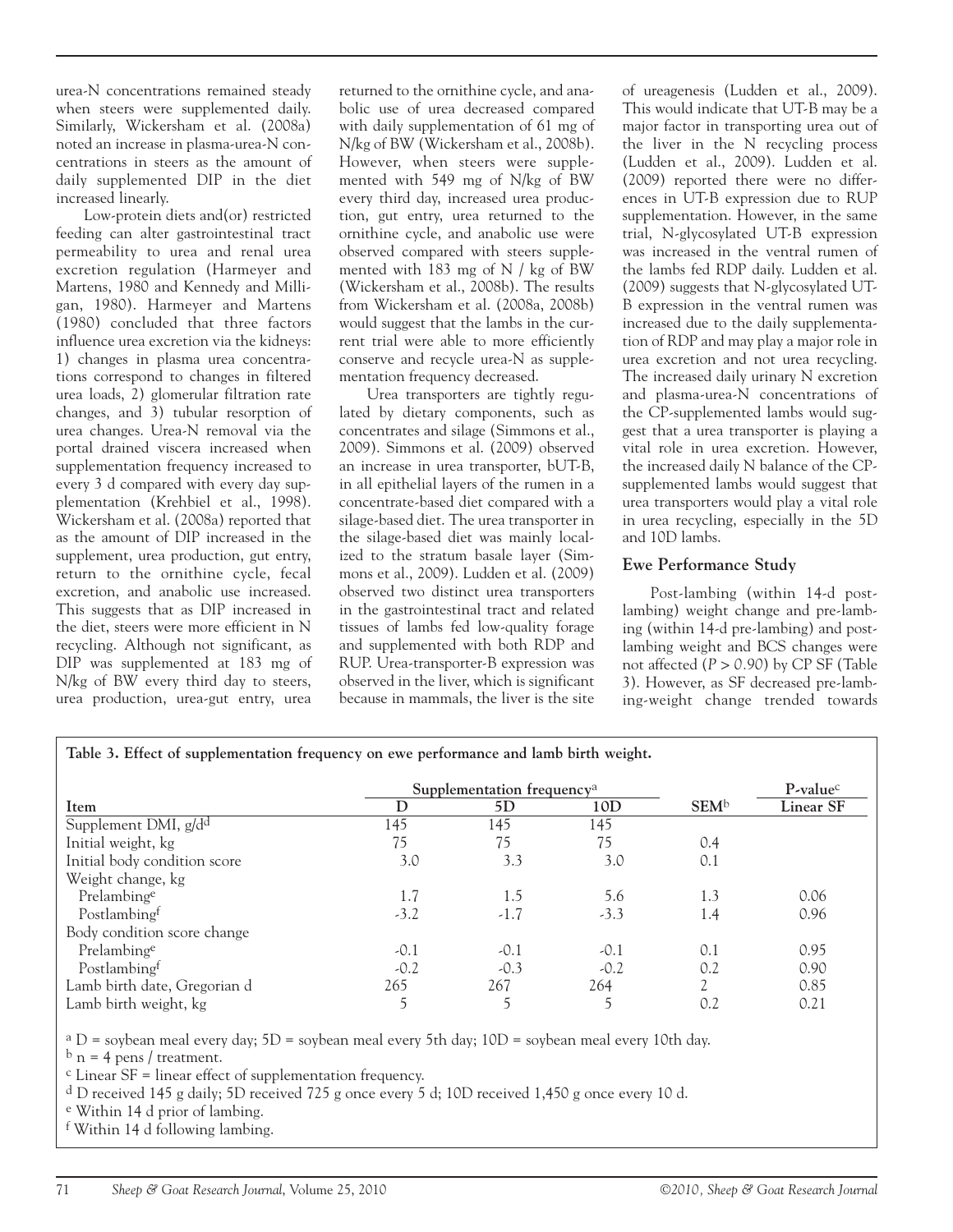increasing linearly (*P = 0.06*). Crude protein SF had no affect (*P > 0.21*) on lambing date or average lamb birth weight (Table 3).

Results for the performance study support results derived from the digestion study, indicating that CP SF can be decreased to once every 10 d for ruminants consuming low-quality forages. Our performance results are similar to results for once every 6 d or 7 d CP supplementation observed by Bohnert et al. (2002) and Huston et al. (1999), respectively. However, Farmer et al. (2004a) observed an increase in BW loss when cows were supplemented with increasing amounts of urea (0 percent to 45 percent) 3 d/wk compared with beef cows supplemented with urea daily at increasing levels. Similar results were reported that when cows were supplemented daily with CP, BW loss was reduced compared with cows that were supplemented only 2 d/wk (Farmer et al., 2001). The results of the current trial are the first data, that we are aware of, suggesting that CP SF can be decreased to once every 10 d for ruminants consuming low-quality forage.

# **Conclusions**

No negative effects on N balance, BW and BCS, lambing date, and birth weight were observed for once every 10 d supplementation of CP when compared to daily and once every 5-d supplementation. Sheep producers in the northern Great Plains may consider crude-protein supplementation with soybean meal once every 10 d as a management alternative for reducing dormantseason supplementation costs to ewes in the last trimester of pregnancy.

# Literature Cited

- AOAC. 1997. Official Methods of Analysis. 15th ed. Assoc. Offic. Anal. Chem. Arlington, VA.
- Bandyk, C. A., R. C. Cochran, T. A. Wickersham, E. C. Titgemeyer, C. G. Farmer, and J. J. Higgins. 2001. Effect of ruminal vs postruminal administration of degradable protein on utilization of low-quality forage by beef steers. J. Anim. Sci. 79:225-231.
- Beaty, J. L., R. C. Cochran, B. A. Lintzenich, E. S. Vanzant, J. L. Morrill, R. T. Brandt, Jr., and D. E. John-

son. 1994. Effect of frequency of supplementation and protein concentration in supplements on performance and digestion characteristics of beef cattle consuming lowquality forages. J. Anim. Sci. 72:2475-2486.

- Bohnert, D. W., C. S. Schauer, and T. C. DelCurto. 2002. Influence of rumen protein degradability and supplementation frequency on performance and nitrogen use in ruminants consuming low-quality forage: Cow performance and efficiency of nitrogen use in wethers. J. Anim. Sci. 80:1629-1637.
- Cochran, W. G., and G. M. Cox. 1957. Experimental Designs. 2nd ed. John Wiley & Sons, New York.
- Coleman, S. W., and R. D. Wyatt. 1982. Cottonseed meal or small grains forages as protein supplements fed at different intervals. J. Anim. Sci. 55:11-17.
- DelCurto, R., R. C. Cochran, D. L. Harmon, A. A. Beharka, K. A. Jacques, G. Towne, and E. S. Vanzant. 1990. Supplementation of dormant tallgrass-prairie forage: I. Influence of varying supplemental protein and(or) energy levels on forage utilization characteristics of beef steers in confinement. J. Anim. Sci. 68:515-531.
- Farmer, C. G., R. C. Cochran, D. D. Simms, E. A. Klevesahl, T. A. Wickersham, and D. E. Johnson. 2001. The effects of several supplementation frequencies on forage use and the performance of beef cattle consuming dormant tallgrass prairie forage. J. Anim. Sci. 79:2276-2285.
- Farmer, C. G., B. C. Woods, R. C. Cochran, J. S. Heldt, C. P. Mathis, K. C. Olson, E. C. Titgemeyer, and T. A. Wickersham. 2004a. Effect of supplementation frequency and supplemental urea level on dormant tallgrass-prairie hay intake and digestion by beef steers and prepartum performance of beef cows grazing dormant tallgrass-prairie. J. Anim. Sci. 82:884-894.
- Farmer, C. G., R. C. Cochran, T. G. Nagaraja, E. C. Titgemeyer, D. E. Johnson, and T. A. Wickersham. 2004b. Ruminal and host adaptations to changes in frequency of protein supplementation. J. Anim. Sci. 82:895-903.
- Ferrell, C. L., K. K. Kreikemeier, and H. C. Freetly. 1999. The effect of supplemental energy, nitrogen and protein on feed intake, digestibility, and nitrogen flux across the gut and liver in sheep fed low-quality forage. J. Anim. Sci. 77:3353-3364.
- Goering, H. K., and P. J. Van Soest. 1970. Forage fiber analysis (Apparatus, Reagents, procedures, and Some Applications). Agric. Handb. No. 379. USDA-ARS, Washington, DC.
- Harmeyer, J. and H. Martens. 1980. Aspects of urea metabolism in ruminants with reference to the goat. J. Dairy Sci. 63:1707-1728.
- Huston, J. E., B. S. Engdahl, and K. W. Bales. 1999. Supplemental feeding interval of adult ewes. Sheep & Goat Res. J. 15:87-93.
- Kennedy, P. M. and L. P. Milligan. 1980. The degradation and utilization of endogenous urea in the gastrointestinal tract of ruminants: A review. Can. J. Anim. Sci. 60:205-221.
- Köster, H. H., R. C. Cochran, E. C. Titgemeyer, E. S. Vanzant, I. Abdelgadir, and G. St-Jean. 1996. Effect of increasing degradable intake protein on intake and digestion of low-quality, tallgrass-prairie forage by beef cows. J. Anim. Sci. 74:2473-2481.
- Krehbiel, C. R., C. L. Ferrell, and H. C. Freetly. 1998. Effects of frequency of supplementation on dry matter intake and net portal and hepatic flux of nutrients in mature ewes that consume low-quality forage. J. Anim. Sci. 76:2464-2473.
- Ludden, P. A., R. M. Stohrer, K. J. Austin, R. L. Atkinson, E. L. Belden, and H. J. Harlow. 2009. Effect of protein supplementation on expression and distribution of urea transporter-B in lambs fed lowquality forage. J. Anim. Sci. 87:1354-1365.
- Mertens, D. R. 1985. Factors influencing feed intake in lactating cows: From theory to application using neutral detergent fiber. Pages 1-18 in Proc. Georgia Nutr. Conf., Univ. of Georgia, Athens.
- Mertens, D. R. 1994. Regulation of forage intake. Pages 450-493 in Forage Quality, Evaluation, and Utilization. G.C. Fahey, Jr., ed. An. Soc. Of Agronomy, In., Crop. Sci. Soc.